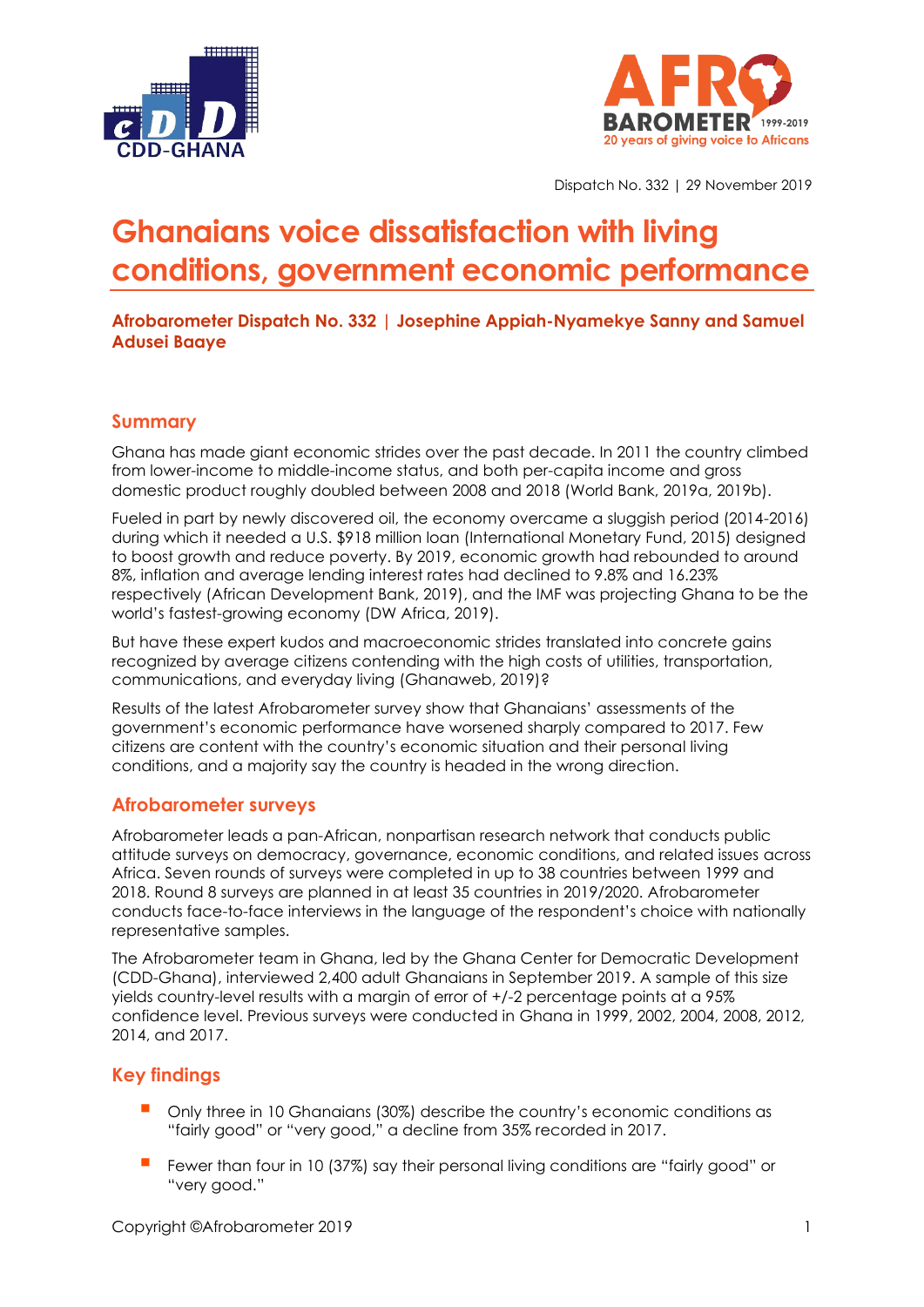

- And only 31% say the country's economic condition has improved over the past year. But more than half (54%) are optimistic that things will be "better" or "much better" in 12 months' time.
- Six in 10 Ghanaians (59%) say the country is "going in the wrong direction." The share of citizens who see the country as "going in the right direction" declined by 15 percentage points from 2017, to 35%.
- Majorities of citizens say the government is performing "fairly badly" or "very badly" in narrowing income gaps (66%), improving living standards of the poor (56%), and creating jobs (54%).
- Approval ratings on indicators of the government's economic performance have declined sharply compared to 2017, with approval on management of the economy recording the steepest drop, by 20 percentage points.

#### **Economic and personal living conditions**

About six in 10 Ghanaians describe the country's economic conditions (62%) and their personal living conditions (58%) as "fairly bad" or "very bad" (Figure 1).



**Figure 1: Country's economic condition, personal living conditions** | Ghana | 2019

*Respondents were asked: In general, how would you describe: The present economic condition of this country? Your own present living conditions?*

Compared to 2017, there has been a modest (5-percentage-point) decline in the proportion of citizens who describe the country's economic conditions as "fairly good" or "very good," while the share who say the same about their personal living conditions has remained unchanged (Figure 2).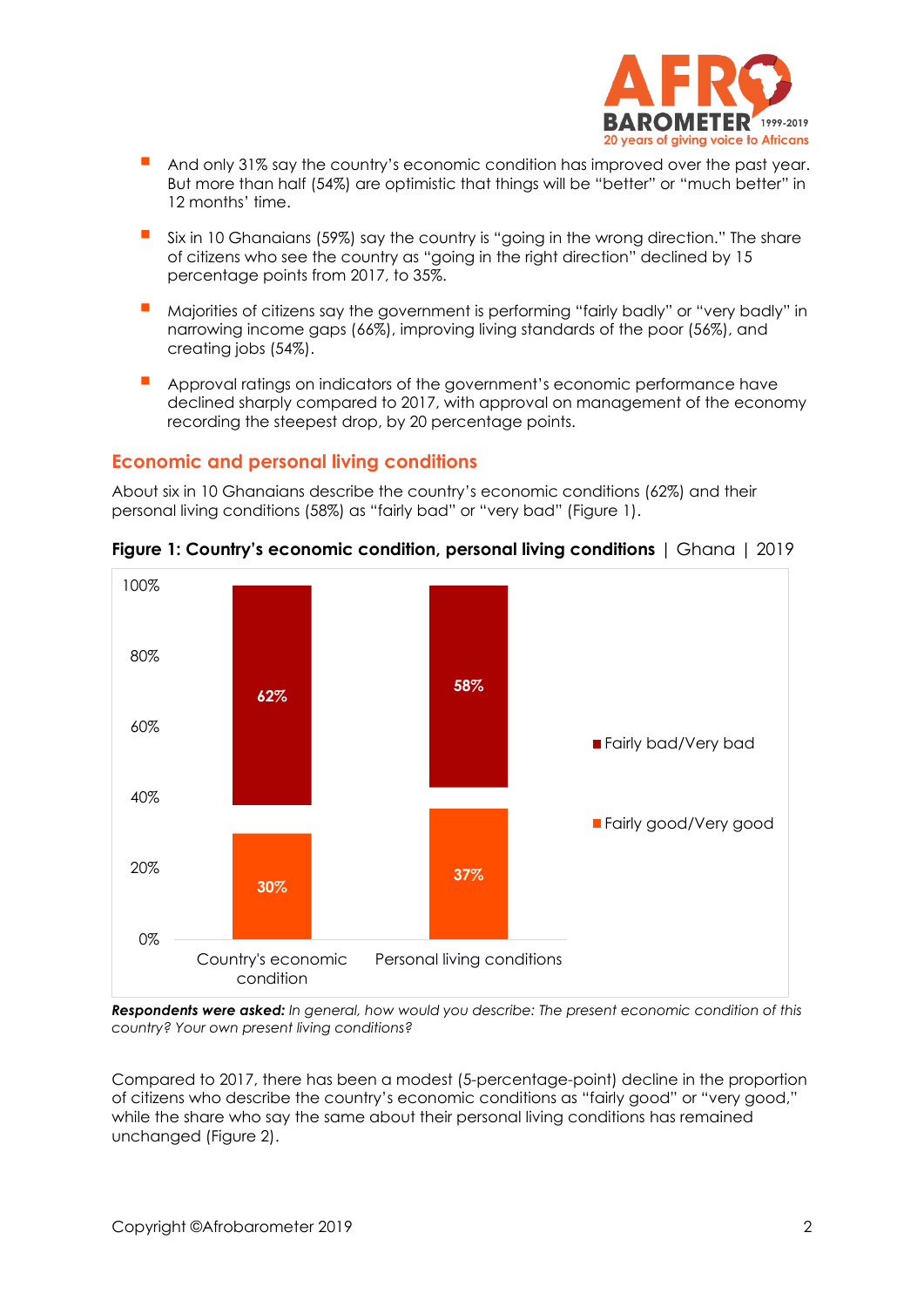



**Figure 2: Country's economic condition, personal living conditions are good**  | Ghana | 2002-2019

*Respondents were asked: In general, how would you describe: The present economic condition of this country? Your own present living conditions? (% who say "fairly good" or "very good")*

Negative assessments of the country's economic condition and personal living conditions are widespread across key socio-demographic groups. But they are stronger among rural residents and those with no formal or only primary education than among urbanites and the highly educated. Young adults are more likely than older citizens to describe the country's economic condition as bad (64% among those aged 18-35 vs. 56% among those aged 56 and above) (Figure 3).



**Figure 3: Country's economic condition, personal living conditions are bad**  | by socio-demographic group | Ghana | 2019

*Respondents were asked: In general, how would you describe: The present economic condition of this country? Your own present living conditions? (% who say "fairly bad" or "very bad")*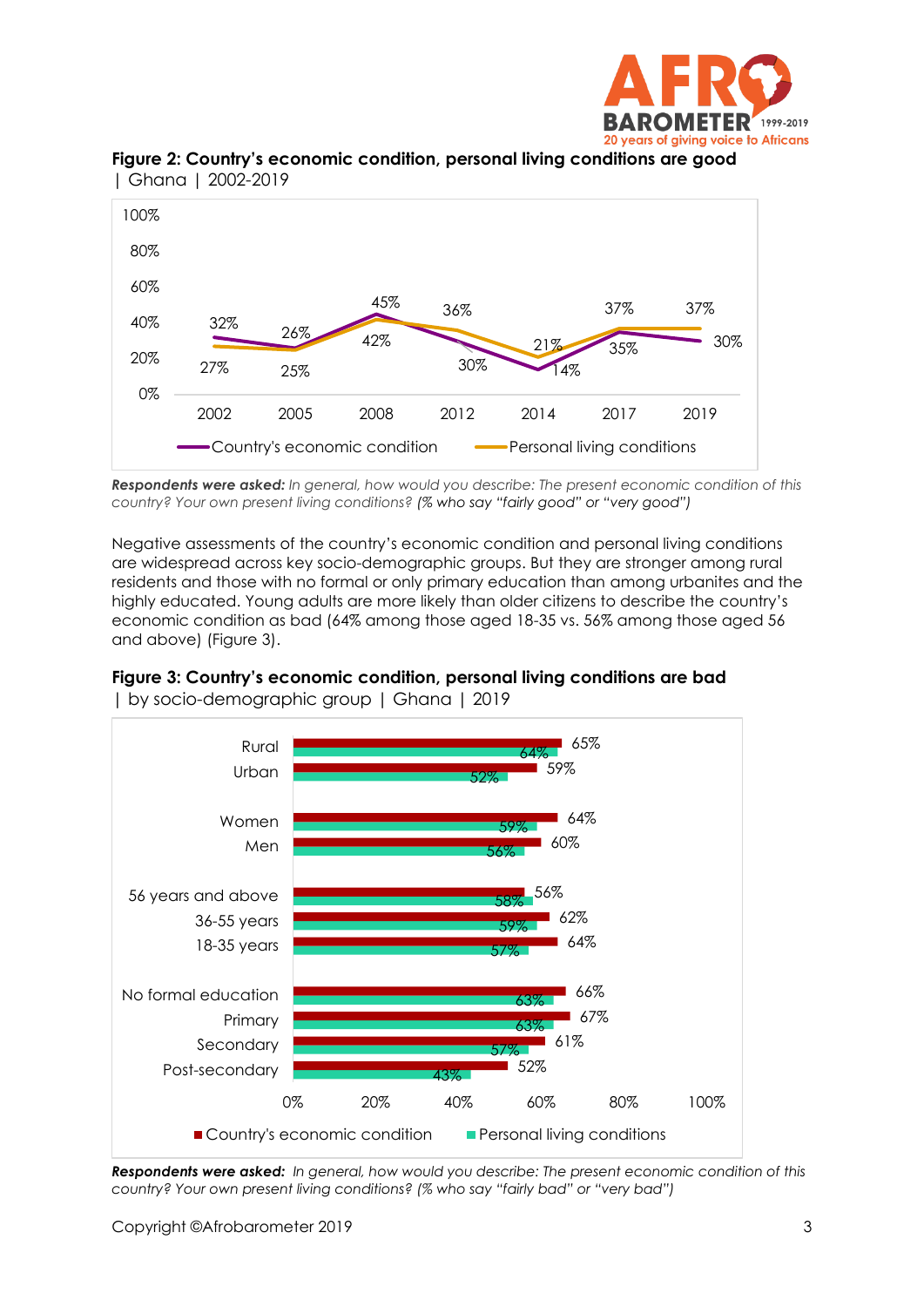

Almost half of citizens (47%) say the country's economic condition has gotten "worse" or "much worse" over the past 12 months. But a majority (54%) are optimistic that things will be "better" or "much better" in 12 months' time (Figure 4).



**Figure 4: Economic conditions: Looking back and ahead** | Ghana | 2019

#### *Respondents were asked:*

*Looking back, how do you rate economic conditions in this country compared to 12 months ago? Looking ahead, do you expect economic conditions in this country to be better or worse in 12 months' time?*

Yet despite this expectation of an economic upturn, a majority of Ghanaians are pessimistic about the direction of the country: Six in 10 respondents (59%) say the country is "going in the wrong direction." Only about one-third (35%) say the country is "going in the right direction," a 15-percentage-point decline from 2017 after a 35-point gain between 2014 and 2017 (Figure 5).

Pessimism about the direction of the country is more widespread among young adults (63% of those aged 18-35 years), rural residents (63%), and less-educated citizens (60%-65%) than among older citizens (49% of those aged 56 and above), urban residents (56%), and highly educated citizens (56% of those with post-secondary education) (Figure 6).



**Figure 5: Is the country going in the right direction?** | Ghana | 2012-2019

*Respondents were asked: Would you say that the country is going in the wrong direction or going in the right direction?*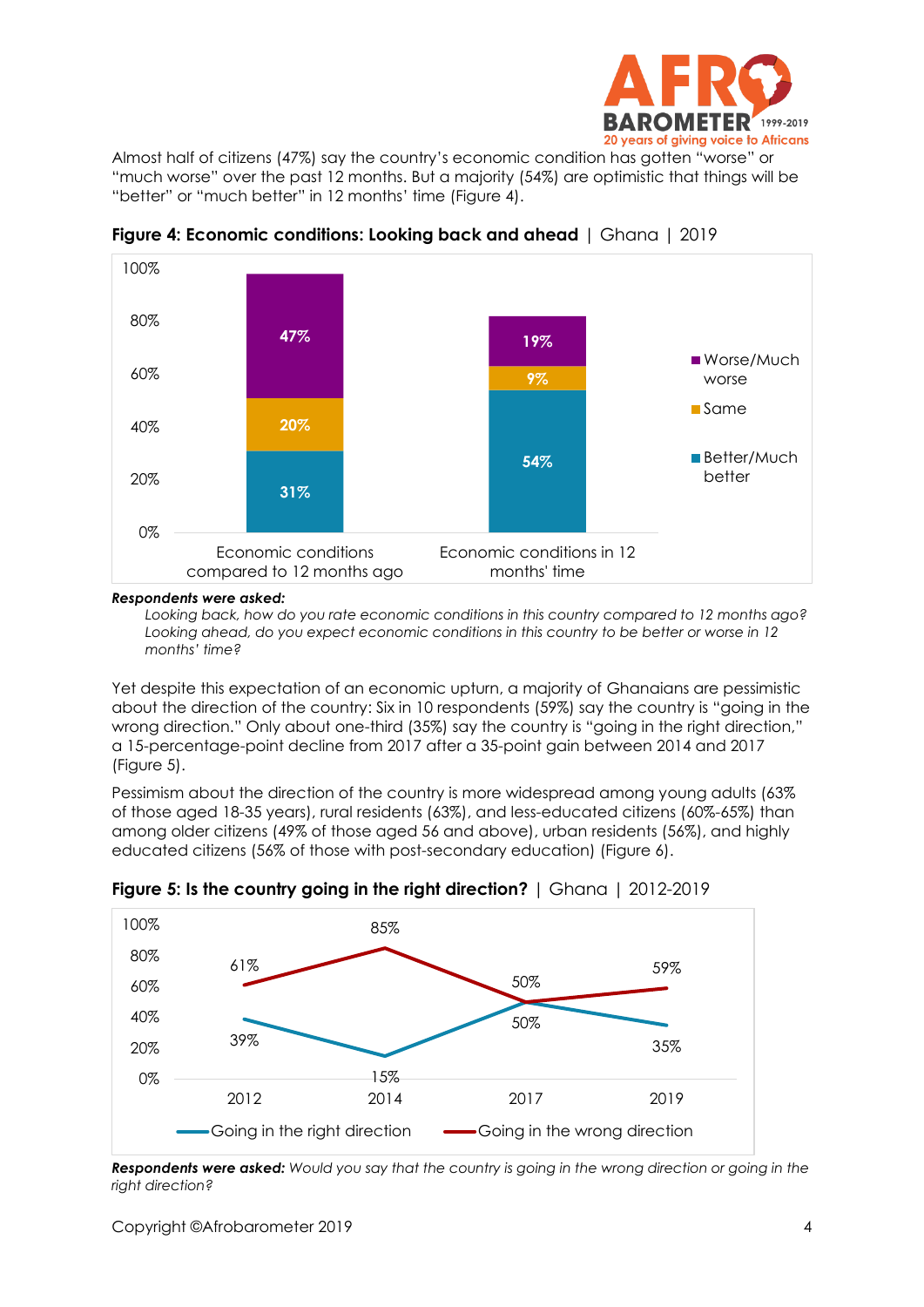

**Figure 6: Country is going in the wrong direction** | by socio-demographic group | Ghana | 2019



*Respondents were asked: Would you say that the country is going in the wrong direction or going in the right direction? (% who say "wrong direction")*

# **Deprivation of basic necessities**

Ghanaians' concerns about the country's economy and their own living conditions are also reflected in their experience of "lived poverty," Afrobarometer's experiential measure based on how often people go without five basic necessities of life: enough to eat, enough clean water, medicines or medical care, enough cooking fuel, and a cash income. (For more on lived poverty, see Mattes, Dulani, & Gyimah-Boadi, 2016).

The most common form of deprivation experienced by Ghanaians is the lack of a cash income. Almost three-fourths (72%) of respondents say they went without a cash income at least once during the year preceding the survey, including 28% who did so "many times" or "always" (Figure 7). One-third (32%) say they went without needed medical care at least once, while about one in four didn't have enough food (26%) and clean water (22%).



**Figure 7: Deprivation of basic necessities** | Ghana | 2019

*Respondents were asked: Over the past year, how often, if ever, have you or anyone in your family gone without: Enough food to eat? Enough clean water for home use? Medicines or medical treatment? Enough fuel to cook your food? A cash income?*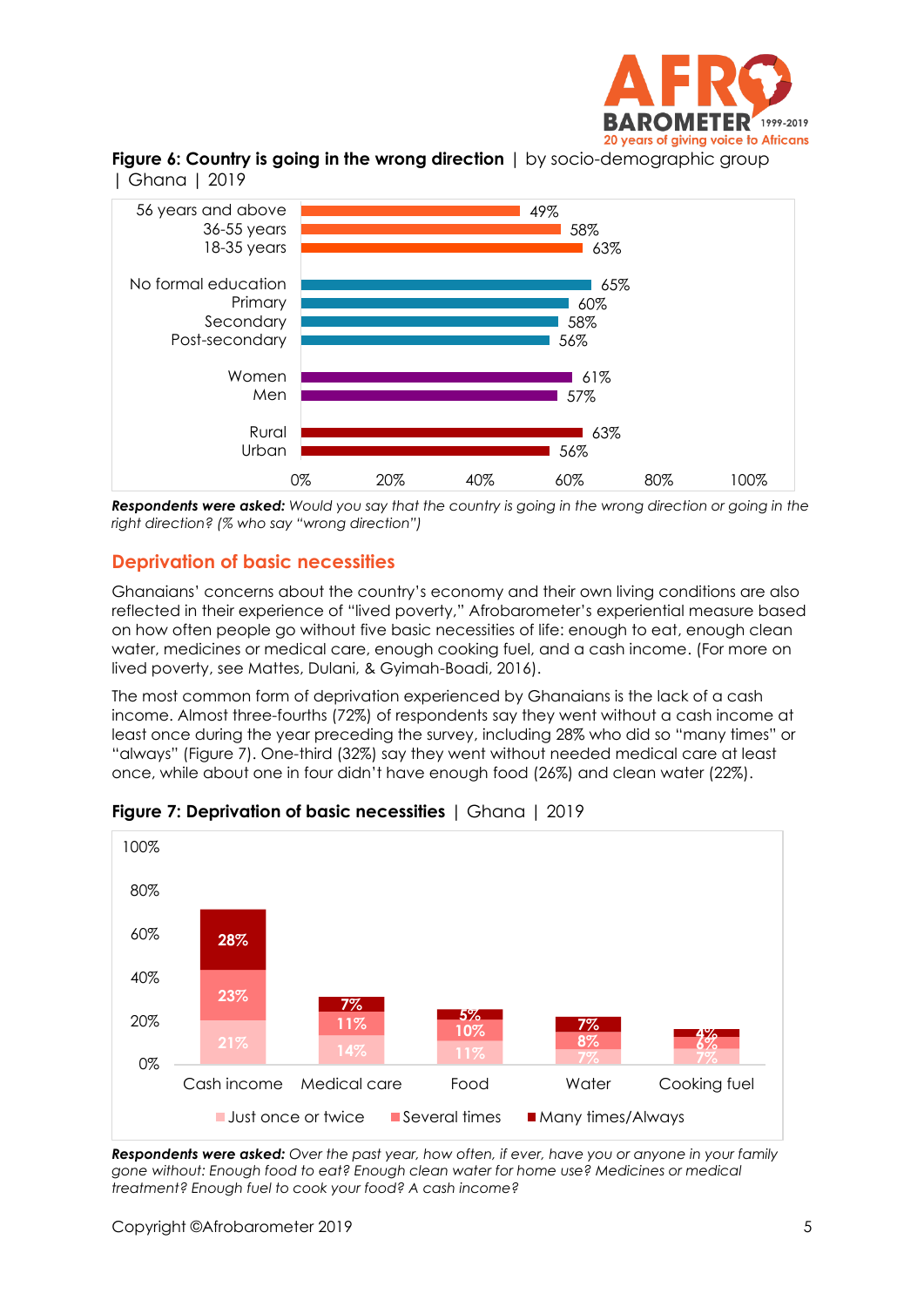

An average of the responses to the questions on deprivation of basic necessities is calculated to create the Lived Poverty Index, whose scores range from 0 (no lived poverty) to 4 (high lived poverty).

Almost one in four Ghanaians (23%) experienced moderate (19%) or high lived poverty (4%) during the past year, a 4-percentage-point increase compared to 2017 (19%) (Figure 8). Moderate/high lived poverty was most common among citizens with no formal education (39%, vs. 13% among respondents with post-secondary education) and rural residents (29%, compared to 16% in urban areas) (Figure 9).



# **Figure 8: Lived poverty** | Ghana | 2017-2019

*Respondents were asked: Over the past year, how often, if ever, have you or anyone in your family gone without: Enough food to eat? Enough clean water for home use? Medicines or medical treatment? Enough fuel to cook your food? A cash income?*



**Figure 9: Moderate/high lived poverty** | by socio-demographic group | Ghana | 2019

*Respondents were asked: Over the past year, how often, if ever, have you or anyone in your family gone without: Enough food to eat? Enough clean water for home use? Medicines or medical treatment? Enough fuel to cook your food? A cash income?*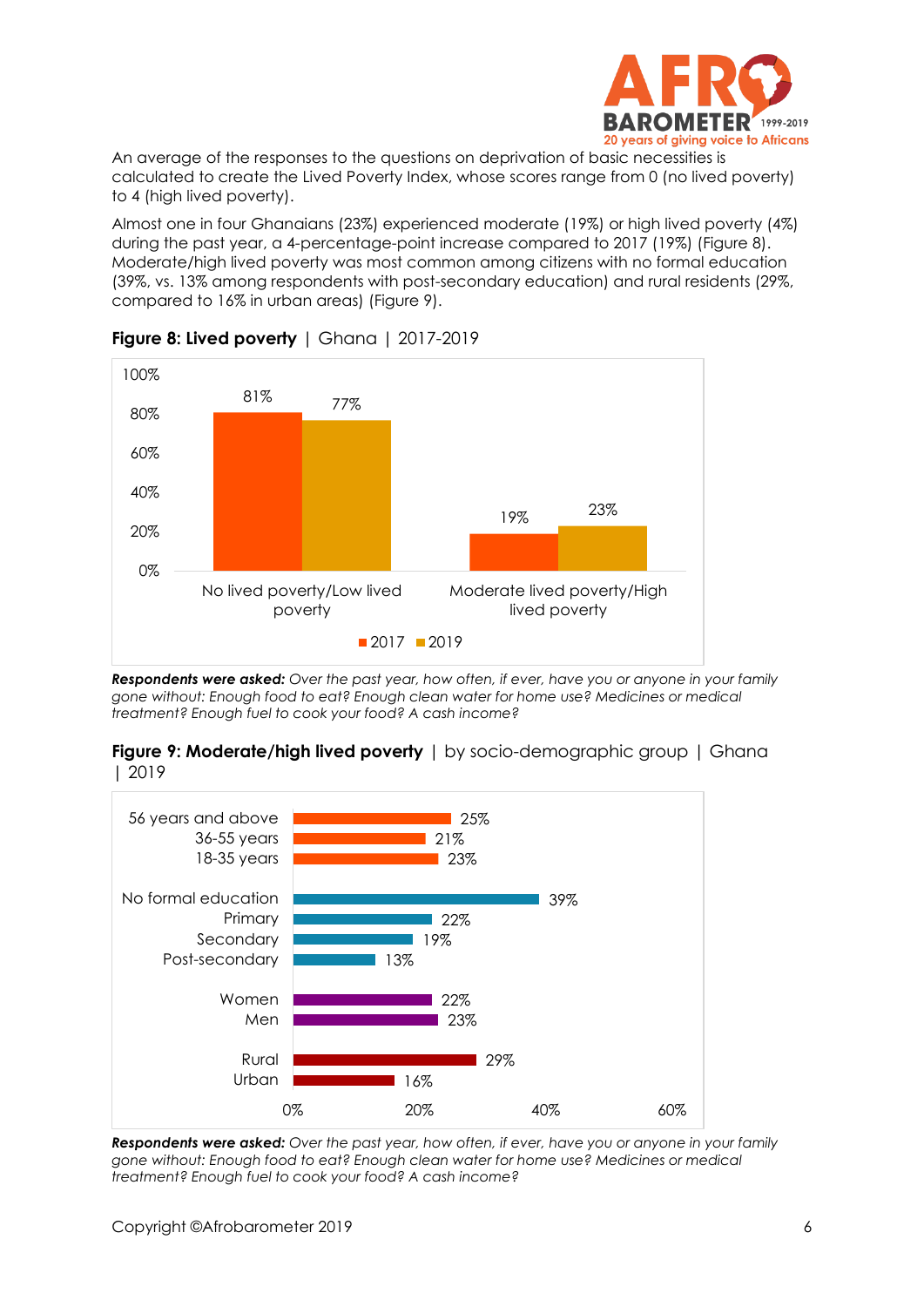

# **Evaluation of government performance on the economy**

About half (51%) of Ghanaians say the government is performing "fairly well" or "very well" in managing the economy. But majorities say it is doing "fairly badly" or "very badly" in narrowing income gaps (66%), improving living standards of the poor (56%), and creating jobs (54%) (Figure 10).

Approval ratings on all four indicators of the government's economic performance have declined sharply compared to 2017, including a 20-percentage-point drop on managing the economy (Figure 11).



**Figure 10: Evaluation of government's economic performance** | Ghana | 2019

*Respondents were asked: How well or badly would you say the current government is handling the following matters, or haven't you heard enough to say?* 



**Figure 11: Positive assessments of government's economic performance** | Ghana | 2002-2019

*Respondents were asked: How well or badly would you say the current government is handling the following matters, or haven't you heard enough to say? (% who say "fairly well" or "very well")*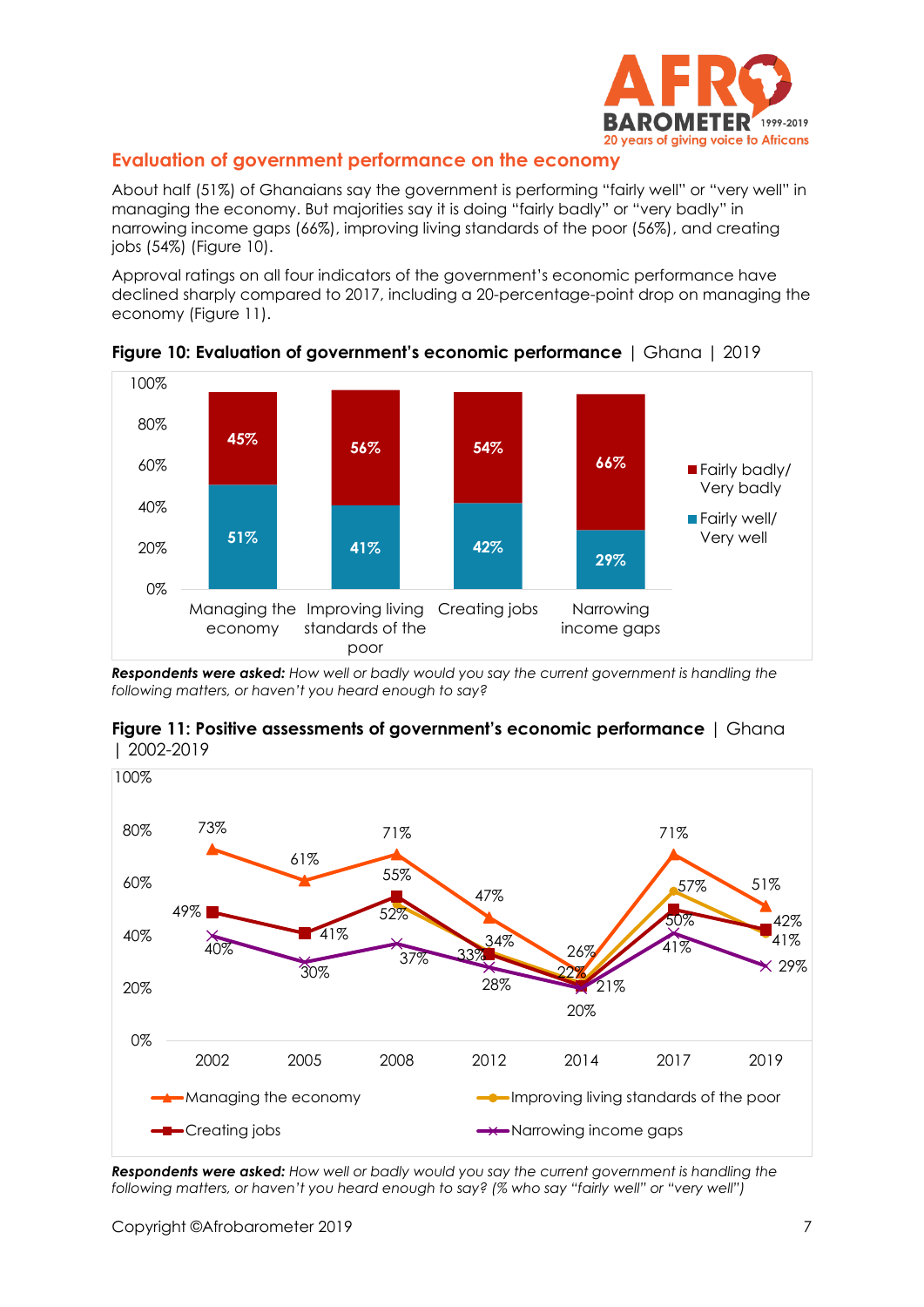

# **Conclusion**

The most recent Afrobarometer survey suggests that impressive macroeconomic achievements have not yet translated into concrete improvements that most Ghanaians recognize in their daily lives. Citizens are dissatisfied with the country's economic situation and their own living conditions, and these perceptions are mirrored in sharply declining evaluations of the government's performance on key economic indicators. Even so, a majority of Ghanaians are optimistic that economic conditions will improve, an indication of goodwill that the government can capitalize on as it tackles key economic challenges.

> Do your own analysis of Afrobarometer data – on any question, for any country and survey round. It's easy and free at www.afrobarometer.org/online-data-analysis.